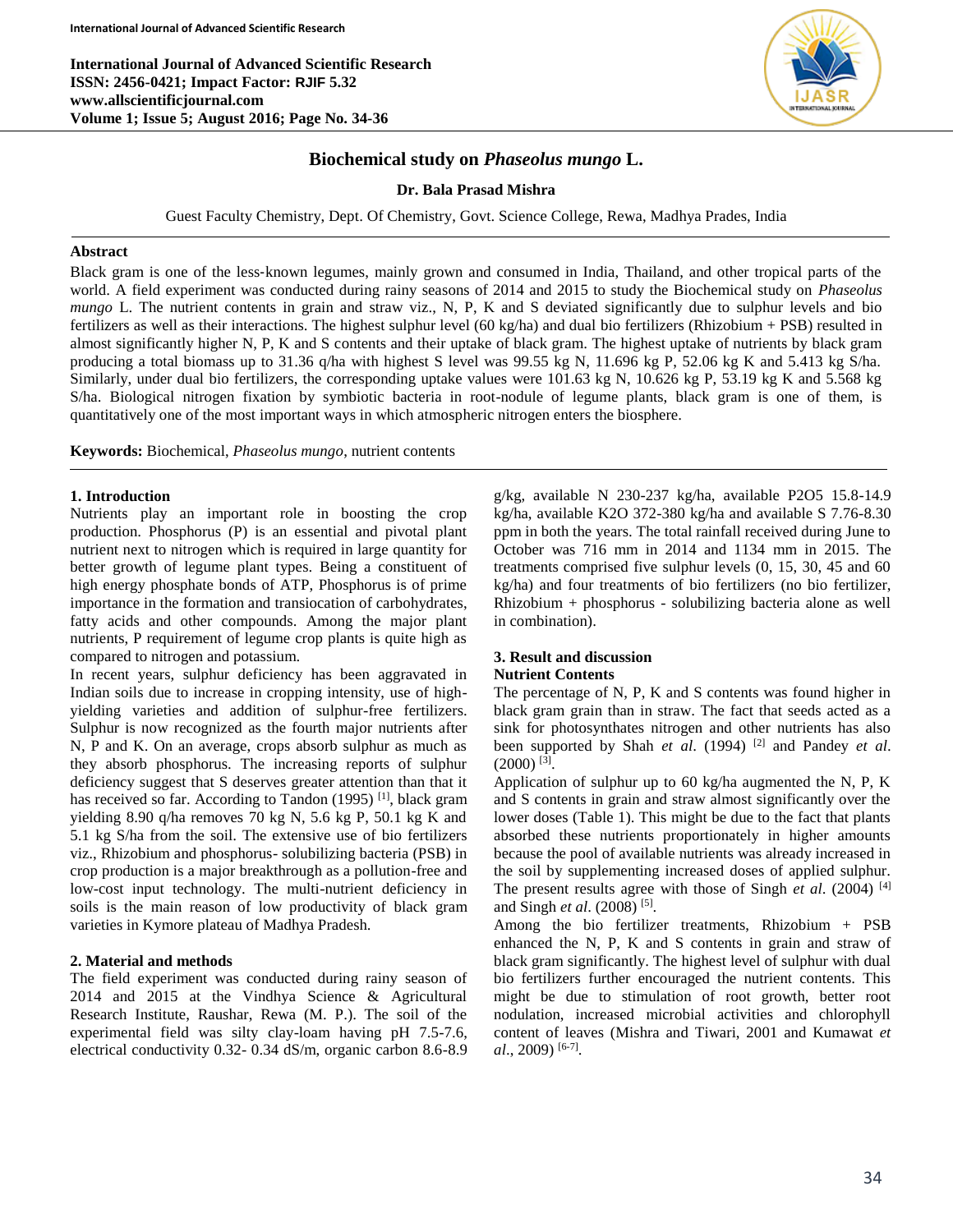| <b>Table 1:</b> Nutrient contents of black gram as influenced by sulphur levels and biofertilizer treatments (Mean of two years) |  |  |
|----------------------------------------------------------------------------------------------------------------------------------|--|--|
|----------------------------------------------------------------------------------------------------------------------------------|--|--|

| <b>Treatment</b>              | N content $(\% )$ |             |        |             | P content $(\% )$ K content $(\% )$ |              | S content $(\% )$ |             |                           |  |
|-------------------------------|-------------------|-------------|--------|-------------|-------------------------------------|--------------|-------------------|-------------|---------------------------|--|
|                               |                   | Grain Straw |        | Grain Straw | Grain                               | <b>Straw</b> |                   | Grain Straw | Total crop biomass (q/ha) |  |
| Sulphur levels (kg/ha)        |                   |             |        |             |                                     |              |                   |             |                           |  |
| $\theta$                      | 3.24              | 2.28        | 0.263  | 0.182       | 1.49                                | 1.18         | 0.176             | 0.126       | 26.24                     |  |
| 15                            | 3.44              | 2.41        | 0.326  | 0.203       | 1.56                                | 1.26         | 0.181             | 0.135       | 27.69                     |  |
| 30                            | 3.62              | 2.55        | 0.391  | 0.228       | 1.67                                | 1.32         | 1.83              | 0.140       | 28.62                     |  |
| 45                            | 3.72              | 2.65        | 0.427  | 0.266       | 1.72                                | 1.46         | 0.191             | 0.147       | 29.90                     |  |
| 60                            | 3.82              | 2.76        | 0.446  | 0.320       | 1.82                                | 1.56         | 0.196             | 0.158       | 31.37                     |  |
| $C.D.(P=0.05)$                | 0.23              | 0.026       | 0.010  | 0.026       | 0.024                               | 0.025        | 0.004             | 0.0016      | 1.84                      |  |
| <b>Bio fertilizers</b>        |                   |             |        |             |                                     |              |                   |             |                           |  |
| No bio fertilizers            | 3.48              | 2.46        | 0.341  | 0.211       | 1.56                                | 1.28         | 0.178             | 0.135       | 25.02                     |  |
| Rhizobium bacteria            | 3.56              | 2.57        | 0.356  | 0.228       | 1.65                                | 1.31         | 0.182             | 0.138       | 27.41                     |  |
| PSB (P-solubilizing bacteria) | 3.56              | 2.50        | 0.376  | 0.242       | 1.65                                | 1.36         | 0.185             | 0.140       | 28.84                     |  |
| Rhizobium + PSB               | 3.66              | 2.58        | 0.408  | 0.273       | 1.73                                | 1.43         | 0.190             | 0.147       | 33.89                     |  |
| $C.D.(P=0.05)$                | 0.20              | 0.023       | 0.008  | 0.023       | 0.021                               | 0.021        | 0.0034            | 0.0015      | 1.65                      |  |
| Interaction                   | $*$               | $*$         | $\ast$ | $*$         | $*$                                 | *            | ∗                 | *           | *                         |  |

 $* =$  Significant; NS = Not Significant





# **Uptake of Nutrients**

Application of higher levels of sulphur up to 60 kg/ha enhanced the N, P, K and S uptake by grain and straw significantly (Table 2). This might be attributed to increased grain and straw yields as well as nutrient contents in grain and

straw at 60 kg S/ha. In contrast to the nutrient contents, the nutrients uptake was higher in straw than in grain. This was due to increased straw yields over grain yields. The present results corroborate with those of Shahi *et al*. (2003) [8] , Singh *et al.* (2008) <sup>[5]</sup> and Marko *et al.* (2013) <sup>[11]</sup>.

**Table 2:** Uptake of nutrients by black gram as influenced by sulphur levels and biofertilizer treatments (Mean of two years)

| <b>Treatment</b>              | N uptake $(kg/ha)$ |              | P uptake (kg/ha) |       |                    | K uptake (kg/ha) |       |       | S uptake (kg/ha) |       |                                      |       |
|-------------------------------|--------------------|--------------|------------------|-------|--------------------|------------------|-------|-------|------------------|-------|--------------------------------------|-------|
|                               | Grain              | <b>Straw</b> | <b>Total</b>     |       | <b>Grain</b> Straw | <b>Total</b>     | Grain |       |                  |       | <b>Straw Total Grain Straw Total</b> |       |
| Sulphur levels (kg/ha)        |                    |              |                  |       |                    |                  |       |       |                  |       |                                      |       |
| $\overline{0}$                | 30.12              | 34.06        | 64.18            | 2.427 | 3.098              | 5.525            | 13.76 | 20.29 | 34.05            | 1.621 | 2.133                                | 3.754 |
| 15                            | 34.74              | 42.80        | 77.54            | 3.308 | 3.373              | 6.681            | 15.80 | 22.50 | 38.30            | 1.832 | 2.392                                | 4.224 |
| 30                            | 38.67              | 46.05        | 84.72            | 7.198 | 4.250              | 8.448            | 17.86 | 24.06 | 41.92            | 1.962 | 2.528                                | 4.490 |
| 45                            | 42.16              | 49.54        | 91.70            | 3.745 | 4.990              | 8.736            | 19.49 | 27.13 | 46.62            | 2.146 | 2.785                                | 4.931 |
| 60                            | 45.87              | 53.68        | 99.55            | 5.407 | 6.289              | 11.696           | 21.90 | 30.16 | 52.06            | 2.327 | 3.086                                | 5.413 |
| $C.D.(P=0.05)$                | 3.37               | 4.71         | 8.07             | 0.211 | 0.490              | 0.701            | 0.41  | 0.52  | 0.94             | 2.130 | 0.045                                | 2.175 |
| <b>Bio fertilizers</b>        |                    |              |                  |       |                    |                  |       |       |                  |       |                                      |       |
| No bio fertilizers            | 32.97              | 38.68        | 71.65            | 3.044 | 3.312              | 6.356            | 14.86 | 20.09 | 34.95            | 1.692 | 2.115                                | 3.807 |
| Rhizobium bacteria            | 38.30              | 42.85        | 81.15            | 3.684 | 3.892              | 7.576            | 17.42 | 22.00 | 39.42            | 1.976 | 2.345                                | 4.321 |
| PSB (P-solubilizing bacteria) | 36.81              | 46.36        | 83.17            | 3.732 | 4.578              | 8.310            | 17.17 | 25.61 | 42.78            | 1.920 | 2.626                                | 4.546 |
| $Rhizobium + PSB$             | 45.16              | 56.47        | 101.63           | 4.810 | 5.816              | 10.626           | 21.57 | 31.62 | 53.19            | 2.320 | 3.248                                | 5.568 |
| $C.D.(P=0.05)$                | 3.00               | 4.22         | 7.25             | 0.187 | 0.438              | 0.526            | 0.36  | 0.48  | 0.85             | 2.116 | 0.040                                | 2.157 |
| Interaction                   | $*$                | *            | $*$              | *     | $*$                | *                | *     | *     | *                | *     | $*$                                  | $*$   |

 $* =$  Significant; NS = Not Significant

The total crop biomass which produced up to 31.36 q/ha at 60 kg S/ha removed almost significantly higher nutrients (99.55

kg N, 11.696 kg P, 52.06 kg K and 5.413 kg S/ha) over the preceding S levels.